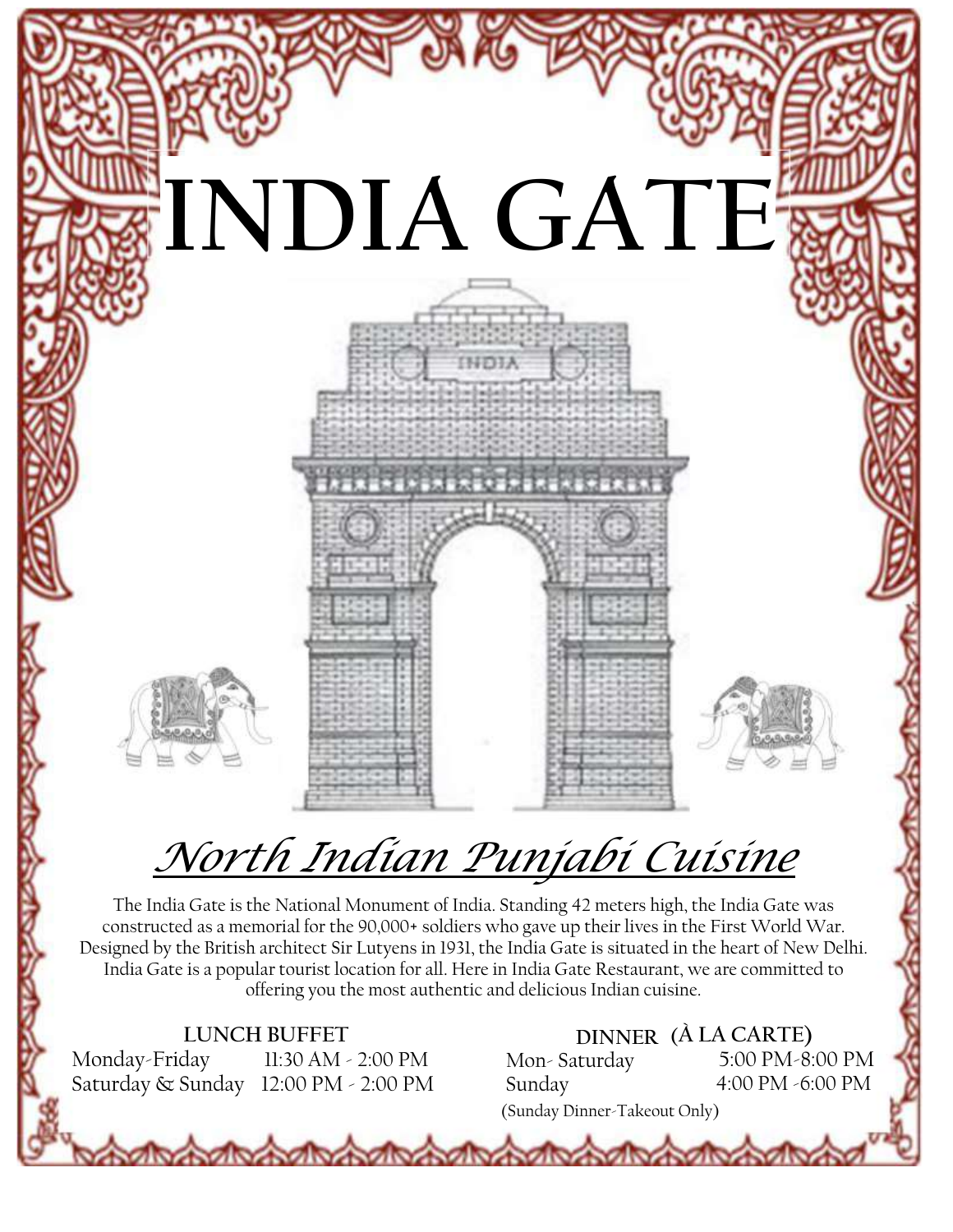**Please advise the staff of any allergies/dietary concerns you have**

# **APPETIZERS**

# **Vegetable Samosa \$4.95**

**PARTICULAR COMPANY** 

Three triangle shaped patties stuffed with potatoes and peas (dairy free)

## **Vegetable Pakora \$5.95**

Onion and Vegetable fritters cooked in a chick-pea flour batter. (10 pieces) (dairy and gluten free)

# **Paneer Pakora \$7.95**

Homemade cheese cubes stuffed with spices, marinated in a gram flour batter and deep fried. (10 pieces) (gluten free)

# **Aloo Tikki \$5.95**

Two fried mashed potatoes circles served with curried chickpeas (dairy free)

# **BREADS**

#### **Naan \$2.95** Traditional Indian bread made with all-purpose flour, then baked in the tandoor **Onion Kulcha \$3.95** Punjabi bread stuffed with onions and light spices **Stuffed Naan \$3.95** Naan stuffed with potatoes and light spices. **Tandoori Roti \$2.95** Thin unleavened wheat bread baked in the tandoor (dairy free) **Garlic Naan \$3.25** Traditional Indian bread layered with garlic and green coriander, then baked in the tandoor **Paneer Kulcha \$4.95** Punjabi bread stuffed with homemade cheese and light spices **Kashmiri Naan \$4.95** Sweet naan stuffed with raisins, cherries, and coconut **Poori** (2 pieces) \$5.00 Deep fried wheat bread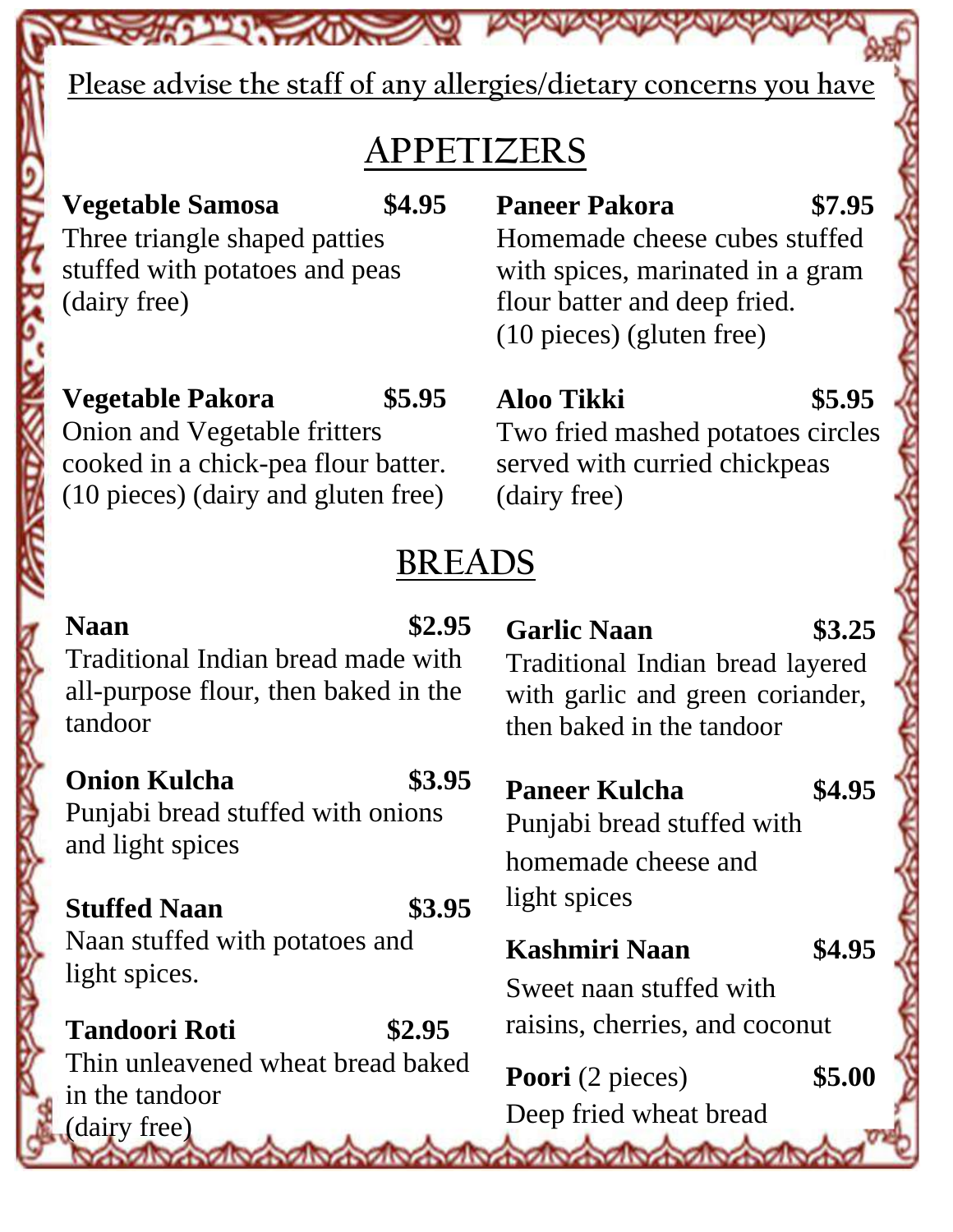# **FROM THE TANDOOR**

(Items are Dry- Rice not included) (all items are gluten free)

# **Tandoori Chicken (half) \$12.95 Tandoori Chicken (full) \$20.95**

**CONTRACTOR** 

perfection in our tandoor in our tandoor (Two leg pieces) (Four leg pieces)

Chicken marinated in yogurt and Chicken marinated in yogurt and an an array of spices, cooked to array of spices, cooked to perfection

# **BIRYANI (RICE DISHES)**

**Vegetable Biryani \$13.95**

Basmati rice dish cooked with onions, tomatoes and mixed vegetables, garnished with fried onions

## **Lamb Biryani \$17.95**

Basmati rice dish cooked with lamb, garnished with fried onions **Chicken Biryani \$15.95** Basmati rice dish cooked with chicken, garnished with fried onions

# **Goat Biryani \$17.95**

Basmati rice dish cooked with goat, garnished with fried onions (With Bones)

**Shrimp Biryani \$18.95**

Basmati rice dish cooked with shrimp, garnished with fried onions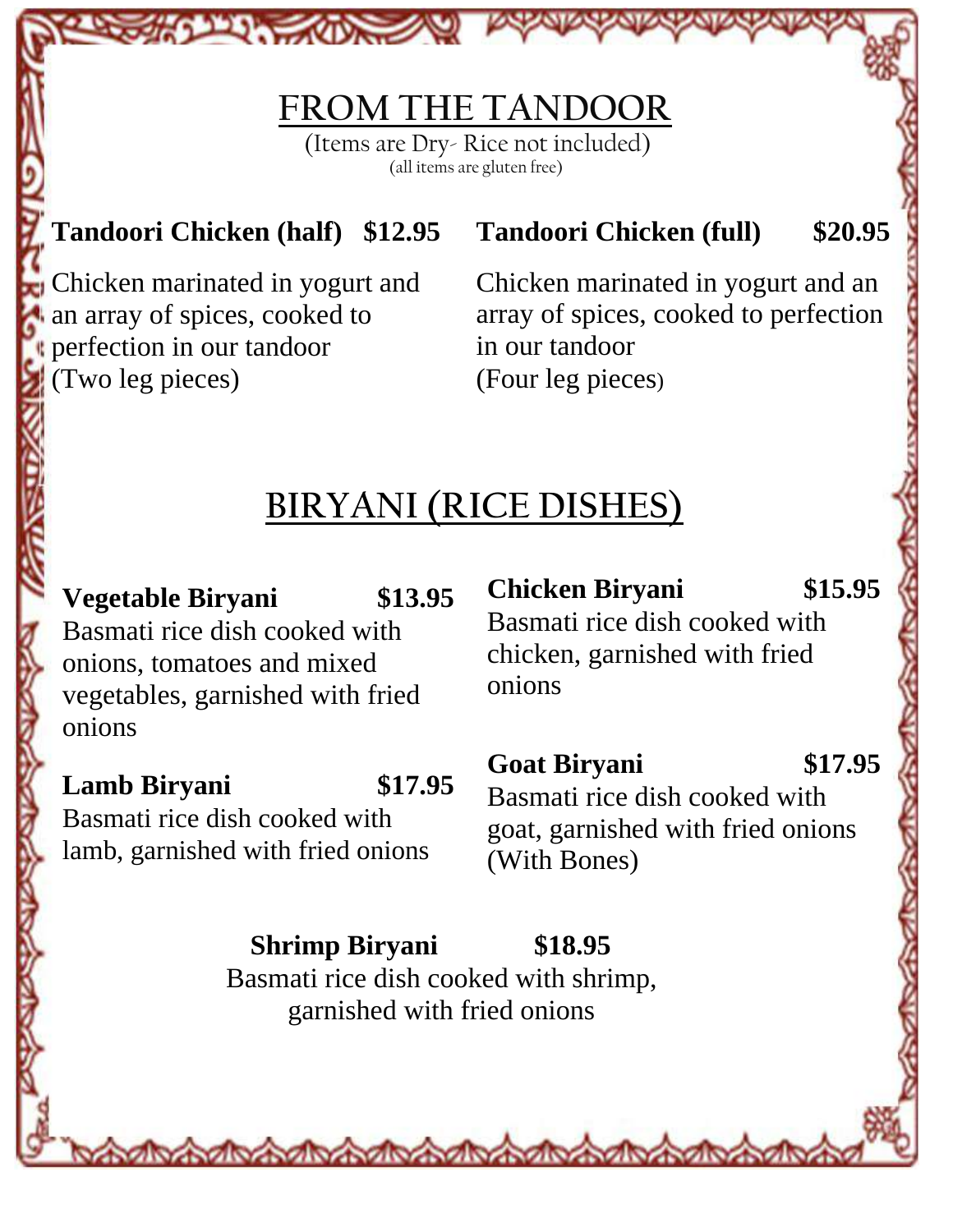# **NON-VEGETARIAN DISHES**

**(All dishes served with rice)**

**(Most dishes may contain dairy, please advise us in advance if you have any dietary concerns)**

#### **Chicken Dishes**

**CALIFORNIA CALIFORNIA** 

## **Chicken Curry \$15.95**

Tender pieces of chicken cooked in a traditional sauce made with onions, tomatoes and spices

#### **Chicken Saag \$15.95**

Tender pieces of chicken cooked with fresh garlic in spinach

#### **Chicken Korma \$15.95**

Tender chunks of chicken cooked in a mild cream sauce thickened with cashew nuts

#### **Butter Chicken \$15.95**

Tender pieces of chicken simmered in a velvety sauce made from butter, tomatoes, and cream.

#### **Chicken Tikka Masala \$15.95**

Our tandoori chicken tikka cooked with green peppers in a rich spicy sauce

#### **Karahi Chicken \$15.95**

Warm pieces of chicken cooked with slivers of fragrant ginger, onions and tomatoes

#### **Chicken Vindaloo \$15.95**

Pieces of chicken cooked in a hot tangy sauce with potatoes, red chilies, and a touch of vinegar

## **Shrimp Dishes**

#### **Shrimp Korma \$18.95**

Tender shrimp cooked in a mild cream sauce thickened with cashew nuts

#### **Butter Shrimp \$18.95**

Shrimps simmered in a velvety sauce made from butter tomatoes and cream

### **Shrimp Vindaloo \$18.95**

Shrimp cooked in a hot sauce with potatoes, red chilies, and a light touch of vinegar

## **Lamb Dishes**

**Lamb Curry** (No Dairy) **\$17.95**

Pieces of Lamb cooked in tomato and onion sauces, sautéed with fresh herbs and spices

### **Lamb Saag \$17.95**

Tender pieces of Lamb cooked in with garlic and fresh spinach

## **Lamb Korma \$17.95**

Tender chunks of Lamb cooked in a mild cream sauce thickened with cashew nuts

#### **Lamb Vindaloo \$17.95**

Pieces of Lamb cooked in a spicy sauce with potatoes, red chilies, and a touch of vinegar

#### **Karahi Gosht \$17.95**

Pieces of Lamb cooked with slivers of fragrant ginger, onions and tomatoes

#### **Lamb Rogan Josh \$17.95**

Tender cubes of Lamb marinated in yogurt and fennel seeds cooked in a creamy and onion sauce with light spices

## **Goat Dishes \*(Goat is Served with Bone)\***

#### **Goat Curry** (No Dairy) **\$17.95**

Pieces of Goat cooked in tomato and onion sauces, with an array of fresh herbs and spices

#### **Goat Korma \$17.95**

Tender chunks of Goat cooked in a mild cream sauce thickened with cashew nuts

### **Goat Vindaloo \$17.95**

**Mondo Alexandra Alexandra Vivoya Vivoya Vivoya** 

Pieces of Goat cooked in a spicy sauce with potatoes, red chilies, and a touch of vinegar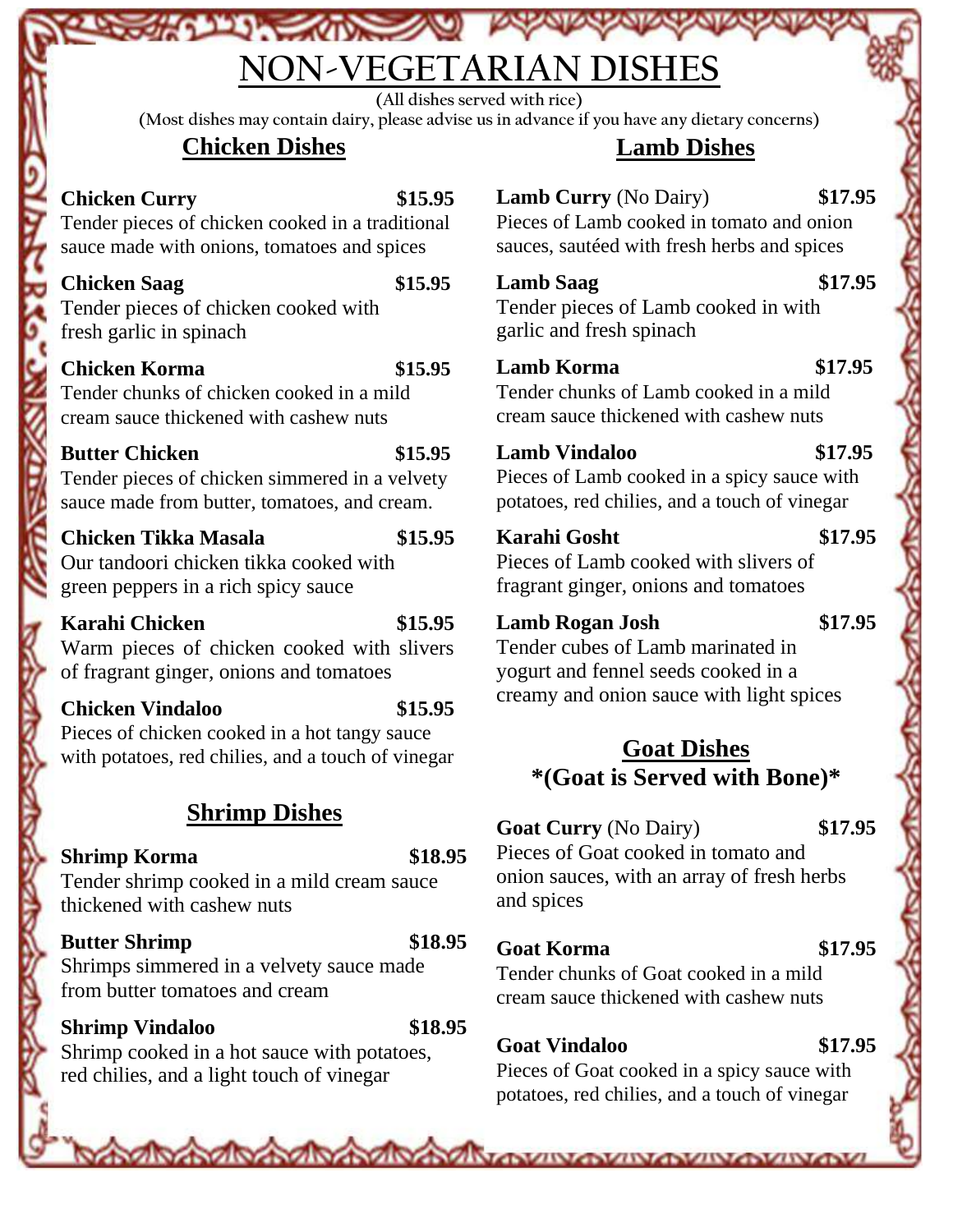# **VEGETARIAN DISHES**

**(All dishes served with rice)**

**(Most dishes may contain dairy, please advise us in advance if you have any dietary concerns)**

**Daal Tarka** (yellow) **\$13.95** Boiled lentils tempered with ginger, fresh tomatoes, spices and coriander

**Participants** 

## **Daal Makhni \$13.95**

Boiled lentils cooked in mild spices and cream

#### **Channa Masala \$13.95**

Boiled chick-peas cooked with fresh spices (vegan)

#### **Aloo Matar \$13.95**

Potatoes and green peas cooked with tomatoes and onion-based gravy

#### **Vegetable Vindaloo \$13.95**

Vegetables cooked in a warm appetizing sauce with ginger, red chilies, and a touch of vinegar (vegan)

#### **Mattar Paneer \$14.95**

Curried green peas, with cubes of our lightly fried with homemade cheese

#### **Saag Paneer \$14.95**

Curried spinach with cubes of our lightly fried with homemade cheese

#### **Kadhai Paneer \$14.95**

Our homemade cheese cooked with green bell peppers, ginger and garlic, simmered in a thick spicy sauce

## **Paneer Makhni \$14.95**

Cubes of our homemade cheese cooked in a velvety cream of cashews and tomato sauce

## **Malai Kofta \$14.95**

Cheese and potato dumplings cooked in a velvety cream of cashews and tomato sauce

#### **Bhindi Masala \$14.95**

Fresh Okra cooked with onions, tomatoes and a blend of spices

#### **Baingan Bhartha \$14.95**

Baked and mashed eggplants cooked with fresh tomatoes, onions, green peas and spices

### **Aloo Gobi Masala \$14.95**

Curried cauliflower cooked with tomatoes, onions and potatoes

#### **Vegetable Korma \$15.95**

Mixed vegetables and nuts cooked in a rich creamy sauce made of cashews

### **Channa Bhatura \$16.95**

Large, fluffy bread made with refined flour and served with chick pea curry (Additional Bhatura \$3.00) (Rice not included)

# **Sides**

**Zeera Rice \$3.95 Mixed Pickle \$2.00 Onion Chutney \$2.00 Papadum \$2.00 Raita \$2.25 Mango Apple Chutney \$3.00**